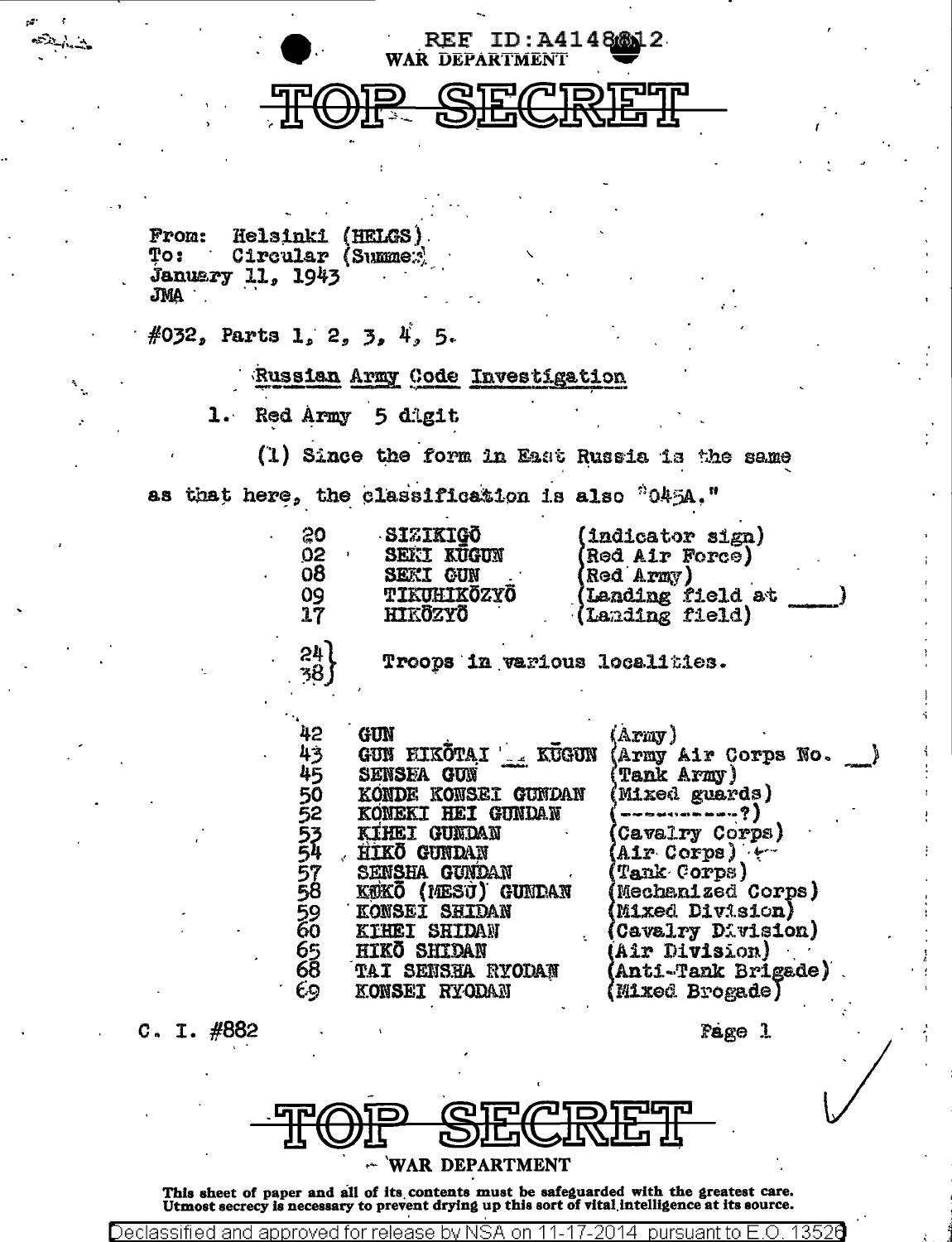

یک ک

 $\mathbf{I}$ .

 $\mathbf{C}$ .

#882

REF ID:A41486M12

| 71             | SORI RYODAN   | (Sled Brigade) |
|----------------|---------------|----------------|
| 74             | SENSHA RYODAN | (Tank Brigade) |
| 8 <sub>3</sub> | HIKŌ RENTAI   | (Air Regiment) |

(3) There is no code (Japanese word is KÖDO) for this secret system. We presume that in open communications, since each page is marked "TOTIKA," "ZABETAYA," etc., these words are used in the message to indicate the page used.

Guard 4 digit (010  $\sqrt{ }$ ).  $2.$ In the same telegram  $\mathcal{F}$ , but couldn't that be a mistake for  $\mathcal{F} \cap \mathcal{F}$ this is

 $(1)$ . The Finns have recovered approximately  $1,000$ words.

(2) After comparison with the following, it seems that these are from the same code book. For reference please wire us about a hundred words which Japan has recovered.

| 140                 |                                 | (Russian alphabet)                              |
|---------------------|---------------------------------|-------------------------------------------------|
| 314<br>1632<br>1765 | <b>VOISUKU</b><br><b>MATORU</b> | (Russian word in Kana)                          |
| .395                | ΤΓ                              | (This is garbled, could be                      |
| 991                 | SUYAJI                          | Russian C)<br>(Number garbled, could be<br>2993 |
| 937                 | А                               | (Russian alphabet)                              |

Page 2



This sheet of paper and all of its contents must be safeguarded with the greatest care. Utmost secrecy is necessary to prevent drying up this sort of vital intelligence at its source.